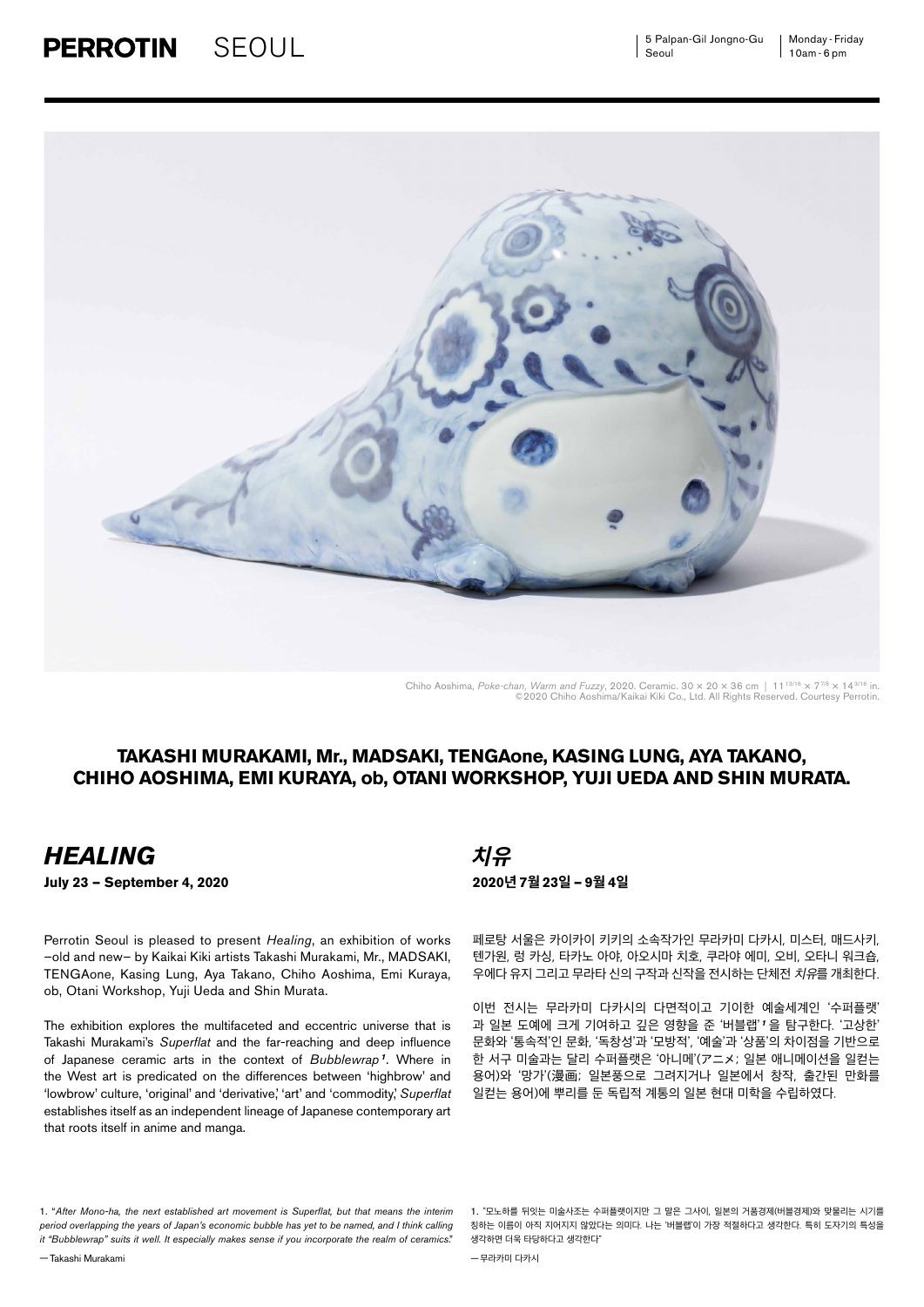



Otani Workshop, *Pooh and I*, 2019. Acrylic on canvas. 161.6 × 161.6 cm | 635/8 × 635/8 in. ©2019 Otani Workshop/Kaikai Kiki Co., Ltd. All Rights Reserved. Courtesy Perrotin.

Aya Takano, *Round Kick*, 2006. Acrylic on canvas. 80.5 × 60.7 × 2.5 cm | 3111/16 × 237/8 × 1 in. ©2006 Aya Takano/Kaikai Kiki Co., Ltd. All Rights Reserved. Courtesy Perrotin.

Takashi Murakami first coined the term in his examination of postwar Japanese society, where the boundary between traditional and contemporary culture was perceived to be 'flat'. Past and present, original and derivative, highbrow culture and lowbrow culture merge as one in *Superflat*, subverting the discourse of Western conventional divisions and challenging their legacy in the contemporary art landscape with an idiosyncratic Japanese sensibility.

The radical affiliation and lack of distinction between post-war Japan's fine arts and popular arts is strongly linked to *otaku*<sup>2</sup> culture. In its infantile and marginal existence, the world of *otaku* could be seen as similar to post-war Japanese society. This isolated world establishes one of fantasy, rooted in the need to overcome reality – a reality where *otaku* (as social outcasts) are excluded from mainstream society and its value systems.

The theme of alienation and/or disconnect is prevalent in the works of MADSAKI and TENGAone, although not themselves *otaku*. Both artists are heavily influenced by graffiti and use the medium to express the frustration and feeling of estrangement brought about by their bicultural identities.

In a *Superflat* world, the *otaku* becomes the true driver of contemporary culture by externalising his inner world. Mr. built his career on anime and videogame-like renditions of everyday Japanese girls. A true *otaku*, and the first of his kind, Mr. singlehandedly undid the stigma of producing artworks in an anime style: "For me, [my identification with otaku] was a matter of making anime and manga into art—this has not been done historically."

무라카미 다카시는 전통과 현대 문화의 경계가 평면적이라 받아들여졌을 시기인 전후 일본 사회를 살펴보며 이 용어를 첫 소개 하였다. 수퍼플랫을 통해 과거와 현재, 독창적인 것과 모방적인 것, 고급과 하위문화는 하나로 합쳐진다. 이는 일본 특유의 감수성을 지녀 현대 미술계를 차지하고 있는 서구 미술의 유산과 관례적인 분류법을 뒤엎는다.

전후 일본의 순수미술과 대중미술 사이의 극적인 연대감과 크지 않은 차이는 '오타쿠' 2 문화와 깊은 연관이 있으며 오타쿠만의 미미하고 어린아이 같은 존재를 지닌 세계는 그 시기의 일본 사회와 비슷하다 볼 수 있다. 이 고립된 세계는 사회 부적응자인 오타쿠가 주류 사회와 그의 가치 평가 기준에서 배제된 현실을 극복해야 한다는 필요성을 기반으로 생겨난 하나의 공상이다.

소외와 분리라는 주제는 매드사키와 텐가원의 작품에 만연하다. 그들은 오타쿠가 아니지만 두 작가 모두 그래피티에 크나큰 영향을 받았으며 이 재료를 통해 양 문화적 정체성에서 오는 그들의 불만과 소외감을 표현한다.

수퍼플랫의 세계에서 오타쿠는 자신의 내적 세계를 외부로 끌어올려 현대 문화를 주도한다. 미스터는 아니메나 비디오 게임에서 나올법한 표현법으로 평범한 일본 여자아이들을 그림으로써 그의 경력을 쌓았다. 진정한 오타쿠인 그는 예술작품을 제작하기 위한 용도로 아니메식 표현법을 수용한 선구자이자 그 표현방식으로는 예술작품을 제작할 수 없다는 오명을 씻었다: "나에게 오타쿠라는 신분은 아니메와 망가를 예술로 탈바꿈하는 문제이며 이는 미술사에 등장한 적 없는 방식이다."

2. *Otaku* is a Japanese term for people with consuming interests, particularly in anime and manga. The *otaku* subculture began in the 1980s and continued to grow with the resignation of such individuals to become social outcasts and the expansion of the internet.

2. '오타쿠'란 아니메와 망가에 관심을 가지고 소비를 하는 사람을 일컫는 일본 단어이다. 1980년대에 시작된 오타쿠 하위문화는 그들이 더욱 사회에서 멀어지고 소외되며 동시에 증가한 인터넷 사용량과 함께 꾸준히 늘어가고 있다.